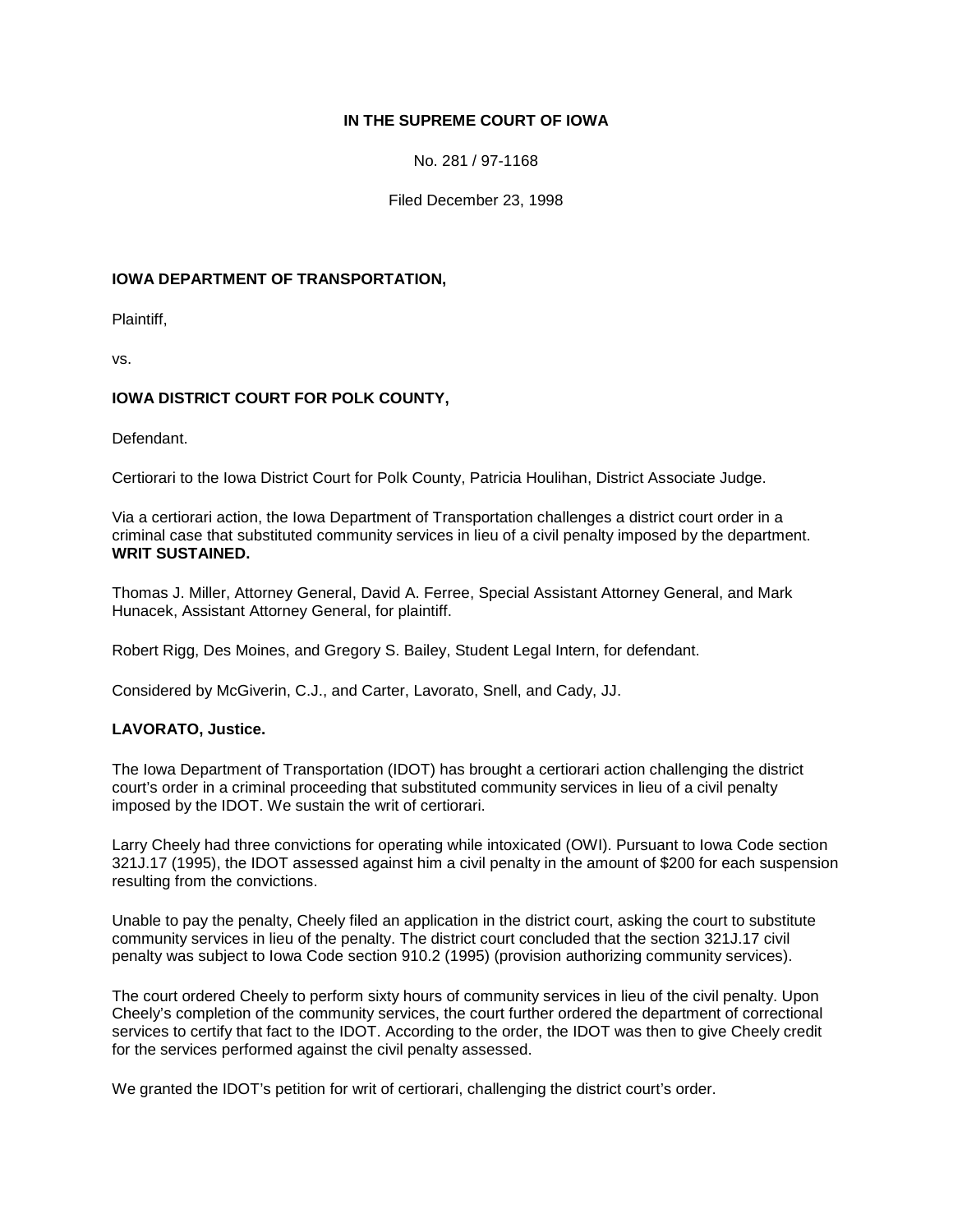We review the district court's order to correct errors of law. *Iowa Dep't of Transp. v. Iowa Dist. Ct.,* 534 N.W.2d 457, 459 (Iowa 1995). We will sustain a writ of certiorari when the district court has exceeded its authority. *Id.*

### **I. The Authority of the District Court.**

The issue in this case is whether we can interpret Iowa Code sections 321J.17 and 910.2 as giving the district court the authority to substitute community services in lieu of the section 321J.17 civil penalty. For reasons that follow, we conclude these statutory provisions do not provide such authority.

### **A. Iowa Code section 321J.17.** This provision provides:

When the [IDOT] revokes a person's motor vehicle license or nonresident operating privilege under this chapter, the [IDOT] shall assess the person a civil penalty of two hundred dollars. The money collected by the [IDOT] under this section shall be transmitted to the treasurer of state who shall deposit one-half of the money in the separate fund established in section 912.14 and one-half of the money shall be deposited in the general fund of the state. A motor vehicle license or nonresident operating privilege shall not be reinstated until the civil penalty has been paid.

## *Id.*

When a statute is unambiguous, we apply it in accordance with its plain meaning. *Citizens' Aide/Ombudsmon v. Miller*, 543 N.W.2d 899, 902 (Iowa 1996). We neither search for a meaning beyond the express terms of the statute nor do we resort to rules of statutory construction. *Krull v. Thermogas Co.*, 522 N.W.2d 607, 612 (Iowa 1994).

The statute here is unambiguous. It states in definite terms that (1) the IDOT shall assess a \$200 civil penalty when it revokes a person's motor vehicle license and (2) the IDOT shall not reinstate the person's license until the penalty is paid. The statute accords the district court no authority to intercede in the process of assessing a civil penalty.

In addition, the statute uses the word "shall" ("department shall assess" and "[a] license shall not be reinstated until the civil penalty has been paid"). When the word "shall" is addressed to a public official, it is ordinarily mandatory. *See* Iowa Code § 4.30(a) (providing that unless legislature specifically provides otherwise, "shall" imposes a duty); *Schmidt v. Abbott*, 261 Iowa 886, 890, 156 N.W.2d 649, 651 (1968). Thus, the IDOT must impose the penalty and has no discretion to do otherwise. Unless and until that penalty is assessed and paid, the IDOT has no discretion to restore the motor vehicle license.

Finally, the statute expressly directs the IDOT to transmit the money collected to the treasurer of state. The statute imposes on the treasurer a duty to deposit one-half of the money into the victim compensation fund established by Iowa Code section 912.14 and one-half of the money into the general fund. Thus, the statute provides no authority for substituting community services in lieu of the civil penalty.

### **B. Iowa Code section 910.2.** This provision provides in relevant part:

In all criminal cases in which there is a plea of guilty, verdict of guilty, or special verdict upon which a judgment of conviction is rendered, the sentencing court shall order that restitution be made by each offender to the victims of the offender's criminal activities, to the clerk of court for fines, penalties, surcharges, and, to the extent that the offender is reasonably able to pay, for crime victim assistance reimbursement, court costs, courtappointed attorney fees, or the expense of a public defender when applicable, or contribution to a local anticrime organization. . . .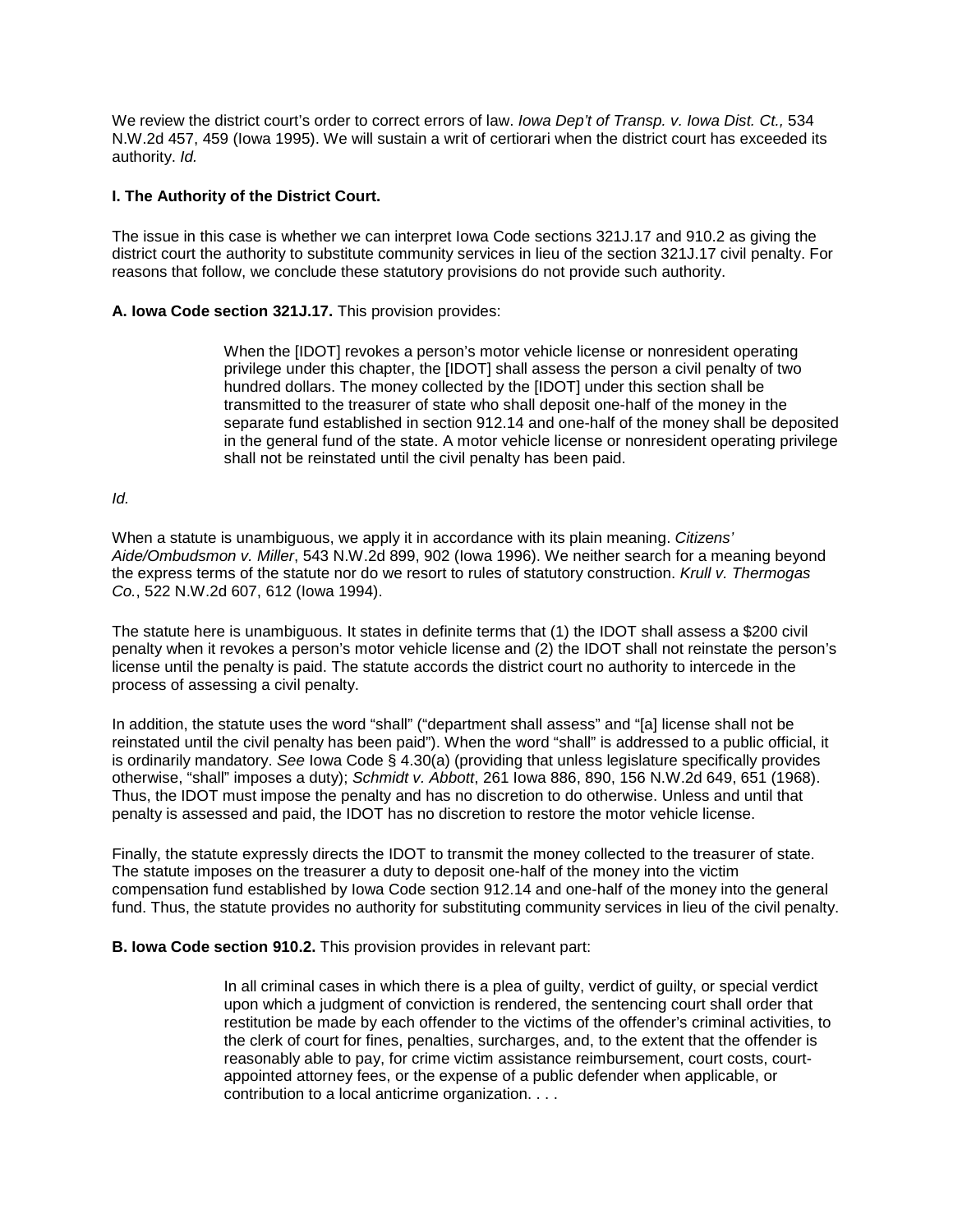When the offender is not reasonably able to pay all or a part of the crime victim compensation program reimbursement, court costs, court-appointed attorney fees, the expense of a public defender, or contribution to a local anticrime organization, the court may require the offender in lieu of that portion of the crime victim compensation program reimbursement, court costs, court-appointed attorney fees, expense of a public defender, or contribution to a local anticrime organization for which the offender is not reasonably able to pay, to perform a needed public service for a governmental agency or for a private nonprofit agency which provides a service to the youth, elderly, or poor of the community. . . .

Section 910.2 only applies in criminal cases where there has been a judgment of conviction followed by a sentence. In cases where the defendant is not reasonably able to pay, section 910.2 gives the district court the discretion to order the defendant to provide community services in lieu of the items mentioned.

In contrast, section 321J.17 contemplates administrative action, not court action. The statute does not apply to a criminal proceeding and does not depend on a conviction of a crime. The IDOT imposes the section 321J.17 penalty whenever a person's license has been revoked under Iowa Code chapter 321J. Revocation may occur for test refusal pursuant to Iowa Code section 321J.9 or test failure pursuant to Iowa Code section 321J.12, even if no criminal conviction has occurred. The statute provides for a mandatory civil penalty, which must be imposed in addition to, or independent of, fines or any other items mentioned in section 910.2. Contrary to Cheely's contentions made on behalf of the district court, sections 321J.17 and 910.2 stand alone, with distinct legislative authorization and purposes.

Moreover, section 910.2 gives the district court no authority to substitute community services in lieu of either a criminal fine or a civil penalty. The first part of the provision directs the district court to order the defendant to make restitution

> to the victims of the offender's criminal activities, to the clerk of court for *fines*, *penalties*, surcharges, and, to the extent that the offender is reasonably able to pay, for crime victim assistance reimbursement, court costs, court-appointed attorney fees, or the expenses of a public defender when applicable, or contribution to a local anticrime organization.

Iowa Code § 910.2 (emphasis added). Fines and penalties are not listed after the "reasonably able to pay" clause, indicating the offender remains obligated to pay these items regardless of whether the offender is able to pay.

Section 910.2 goes on to establish the following order of priority:

In structuring a plan of restitution, the court shall provide for payments in the following order of priority: victim, *fines, penalties,* and surcharges, crime victim compensation program reimbursement, court costs, court-appointed attorney fees, or the expense of a public defender, and contribution to a local anticrime organization.

### *Id.* (emphasis added).

Again, the intent is clear that the offender remains liable to pay fines and penalties regardless of whether the offender is able to pay. This becomes more clear in the next part of section 910.2, which authorizes the court to substitute community services:

> When the offender is not reasonably able to pay all or a part of the crime victim compensation program reimbursement, court costs, court-appointed attorney's fees, the expense of a public defender, or contribution to a local anticrime organization, the court may require the offender in lieu of that portion of the crime victim compensation program reimbursement, court costs, court-appointed attorney fees, expense of a public defender,